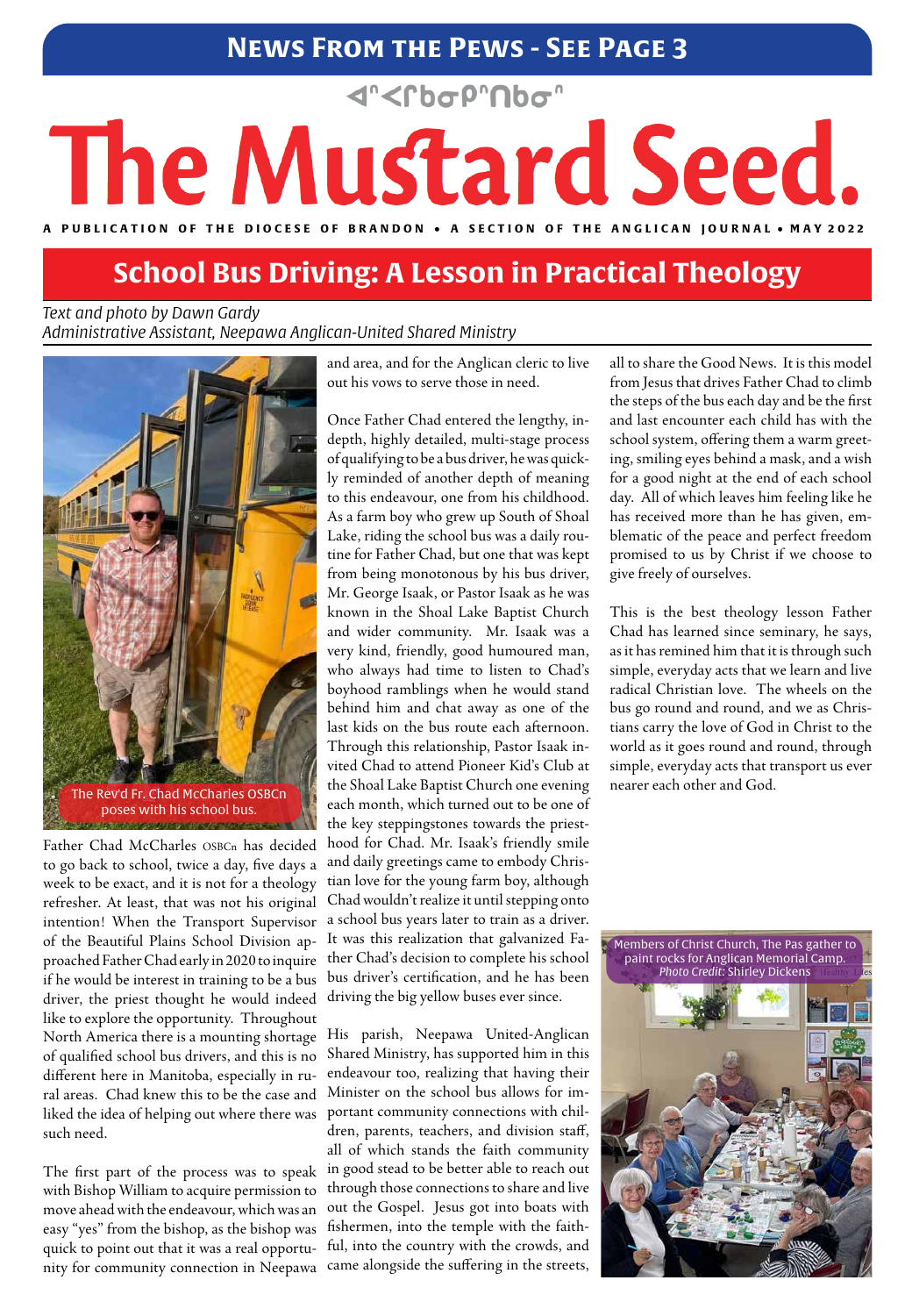In the last month or two we<br>have heard plenty about<br>Ukraine and the battle that<br>is raging there. We are fervently have heard plenty about Ukraine and the battle that is raging there. We are fervently praying for peace. The bombs fall and armies posture and the people seem trapped between the proverbial rock and hard place. We have been praying regularly for the people of Ukraine, the people of Ruswar, and death.

we are meant to think long and Jesus kept teaching over and over That is how I maintain hope in the hard about the new life which Je-again that our resurrected life is between time of here and there. shells. A sunflower seed is delicious himself. That is how I live between as a snack, as a garnish on a salad or here and there; between what I see Tl<br>be<br>I l

It<br>we<br>ha It is also the Easter season when sus offers us in his resurrection. as different from the life we know I know that we are called to live The question that haunts us is how now, as the seed is different from faithfully in the here, caring for do we get from here (our current the full grown plant. In honour one another and working for the world, rife with destruction and of Ukraine, I will use their sun-broken and the lost. But at the same pain) to there (the kingdom of love flower as my illustration. We all time, the way to there is to see in and light which is promised to the recognize sunflower seeds. I have every broken human, in every perchildren of God.) I want to remind happy memories of eating bagfuls son in need, and in every circumyou of some of that story from the as a child and enjoying spitting stance of life the seed of what is to garden on the morning when Jesus contests with my friends with the come when God gathers all of us to was raised.

Mary did not recognize Jesus. all alone by itself, roasted or plain. now and what I know is coming. Jes<br>ag<br>as<br>no

M<br>It<br>th: It wasn't until he said her name But looking at a sunflower seed that her eyes were opened and she does not in the least hint at the So for this Easter season, have a could see him. You have heard me height and beauty and strength of thought about the process of getsay that the resurrection to eternal  $\,$  the full grown plant. Only when I  $\,$  ting  $\,$  from  $\,$  here  $\,$  to  $\,$  there. Think life is the offering of Jesus to each) see the full flower standing tall, do about the ways we will carry who of us, but one of the details we of-I see the small part that the seed we are into death and then into ten forget is that resurrected life is of the whole. There is so much that new and deathless life. This is not easily recognizable. Mary more to the picture. Magdalene did not recognize him, even though she had sat at table Our lives are like the sunflower are seeds of something so much and served him. The disciples on seeds. They have a purpose and de- bigger, stronger and more beautithe road to Emmaus did not

sia and for a change in the hearts recognize him until he broke the world will be fully present. We canof all those who have been drawn bread in front of them. There is not know the height and beauty into this terrible tragedy of sin, something about resurrected life and strength of the resurrected life which leaves us baffled when it is we will occupy in that new, deathobserved from this side of death.

> So<br>the<br>ah is what it means to be in the resurrected world. To know that we

Oı<br>see<br>lig light, but God has so much more ful than who were are now - even

planned for us that our hearts can barely perceive what God is up to. The new life will be glorious and it will be a profound change and that new life will be a great mystery, but who we already are will still be there, in the middle of that resurrected life, except we will be so much more than we have been. The tiny seed that was us in this less, and resurrected life to come.

# **A Word From Our Bishop The Mustard Seed**

# *Publisher:*

**The Rt. Rev'd William G. Cliff** *7th Bishop of Brandon Editor (and Secretary of Synod):*  **The Rev'd Matt Koovisk** *mustardseed@brandon.anglican.ca Mail:* The Tri-Valley Parish, c/o Box 15, Virden, MB, R0M 2C0 *Phone:* 204-748-1379 (office)

The Mustard Seed is circulated ten times a year (from September to June), as a section of the Anglican Journal, to all supporting households in the Diocese of Brandon.

Contributions to the expense of the paper are normally requested each March but donations are accepted anytime. Changes of address can be made through your parish or directly with the Anglican Journal. Opinions expressed in this publication are not necessarily those of the Bishop or of the editor.

*Deadline for submissions:* the first of the month. *Please note:* All submissions are subject to editing for clarity, timeliness, appropriateness, or length. Submit writing to the Editor in Microsoft Word file format or in the body of an email. Photographs must be large, high resolution jpg files. Please ensure you have permission from parents or guardians of all minors who have their photos or names published in The Mustard Seed. If including a photo, please send a name of who took the photo along with it, so the Editor can give proper credit!



Don't forget to check out our Facebook page! Search "The Diocese of Brandon" on Facebook, or go to http://www.facebook.com/brandonanglicans

You can find an electronic copy of the Mustard Seed there each month, Morning Prayer services with the Dean, Sunday Eucharists with the Bishop, as well as photos from recent events in the diocese.

when who we are now is beloved of God. You will always be you, but you will also be so much more.



On the fourth Sunday in Lent (March 27), the Bishop visited the Neepawa Anglican-United Shared Ministry. In this screenshot from the YouTube recording of the service, the Bishop is pronouncing the absolution.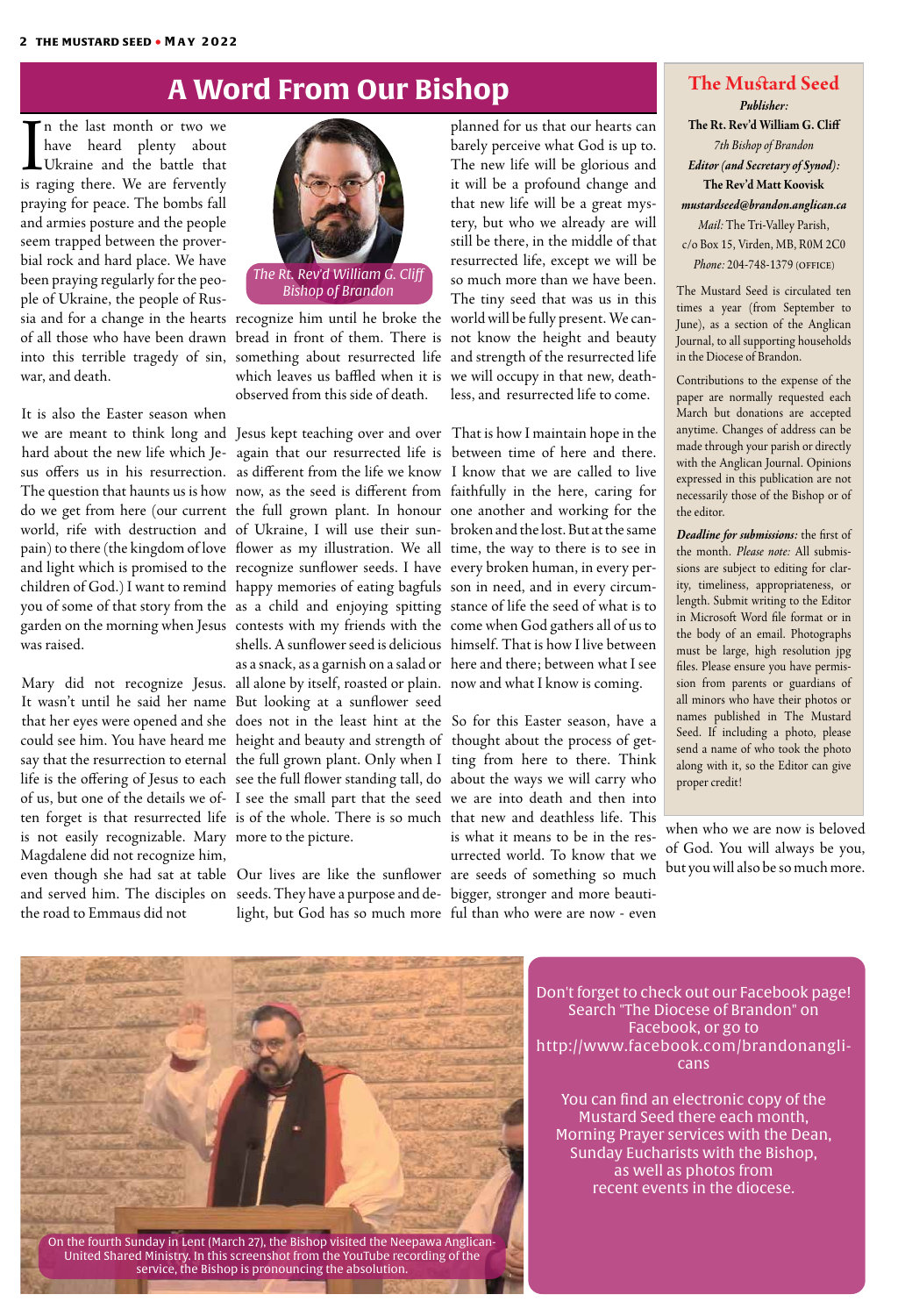# **News from the Pews**

| <b>PELLY PLAINS PARISH</b><br>as submitted by Virginia Beelaert                                                                                                                                                                                       | <b>NEEPAWA ANGLICAN-UNITED SHARED MINISTRY</b><br>as submitted by the Rev'd Chad McCharles OSBCn                                                                                                                                                                                                                                                                                                     |
|-------------------------------------------------------------------------------------------------------------------------------------------------------------------------------------------------------------------------------------------------------|------------------------------------------------------------------------------------------------------------------------------------------------------------------------------------------------------------------------------------------------------------------------------------------------------------------------------------------------------------------------------------------------------|
| Following the closure of their church, Christ Church, Roblin has gifted Christ<br>Church, Russell with a Bible. The Bible had been presented to Roblin by the<br>Rev'd Karen and Bob Binding "in loving memory of former members of the Par-<br>ish." | Throughout February, parishioners of the Neepawa United Anglican Shared<br>Ministry challenged themselves to raise funds for the Vaccine Equity Fund of<br>the PWRDF. As an outward and visible sign of these efforts, the Mission Ser-<br>vice and Outreach (MS&O) Committee committed to posting one heart in the<br>sanctuary for every \$5 that was raised. By the end of the month, \$2,762 was |
| Several members of Russell's Christ Church and Knox United participated in a<br>Lenten Bible study hosted by Grace Lutheran Church. Discussion followed read-<br>ings from Voices at the Crossroads by Paul K. Peterson.                              | raised, which meant 552.4 hearts had to be cut out and posted on the walls<br>of the sanctuary! This became such a task, that the MS&O Committee had<br>to employ Sunday School to help with posting all the hearts. Across Canada,<br>this PWRDF initiative has made a massive difference, with over \$60,000 going                                                                                 |
| The members of St. George's Birtle have enjoyed the return of their coffee get-<br>togethers following Sunday services. They had been halted due to Covid-19.                                                                                         | towards ensuring everyone around the globe has access to the Covid-19 vac-<br>cinations. NUASM gives thanks to all who generously donated towards this<br>initiative, both United and Anglican alike! Yet another outward and visible<br>sign of the inner, spiritual ties that bind us together in love, with our ecumeni-<br>cal congregation, and our brothers and sisters around the globe.      |
| HOLY BIBLI                                                                                                                                                                                                                                            |                                                                                                                                                                                                                                                                                                                                                                                                      |
|                                                                                                                                                                                                                                                       |                                                                                                                                                                                                                                                                                                                                                                                                      |

#### **The Tri-Valley Parish (St. Mary's, Virden; St. Mark's, Elkhorn; St. John's, Reston; Christ Church, Melita)** *as submitted by the Editor*



who acknowledged with this cake that

wasn't expecting it,

and I'm thankful for the cake, the recognition, and my time here in Virden. Later that week, the article below appeared in the local paper, the Virden Empire-Advance. I include it below for your reading pleasure.



On March 24th, I *I was ordained on the Eve of the Feast of the Annunciation, the Feast in the Church*  celebrated my fifth *calendar where we reflect on the announcement that Mary was to become the mother* anniversary in or-*of Jesus Christ. At the end of the story, we hear Mary say these words: "Here am I, the*  dained ministry. I *servant of the Lord; let it be with me according to your word." As I was moving and*  mentioned it to the *starting out here, these words rattled through my head, as a kind of assurance that*  parish secretary, *things were going to get better as I settled in.*

*Yesterday* [the article originally appeared on March 25]*, I celebrated my fifth year of ordained ministry in Virden. On March 24, 2017, I was ordained as a deacon (the first ordination for many Anglican clergy) over at St. Mary's. It was a day that was not only a long time coming, but it was also a day that I'll never forget. However, all that being said, the first couple of months here I struggled. I wasn't struggling because of anything anybody did (or didn't do), but because I was going through culture shock. Some of you may know that prior to moving to Virden, I had really only lived in big cities. Sure, I had done a few stints in small towns in Saskatchewan and southwestern Ontario, but this was a different kettle of fish. I was moving from cities, where I could get anything I wanted at any hour to minister to small towns where the local grocery store closed at 6pm on weekends.*

it and went back to *And frankly, dear reader, they did (but you probably knew that was coming.) I've been*  work. She eventually *here five plus years now and I have learned that small towns have a charm about them*  left the building to *that cities can never have. There is a sense of community here that isn't present in cities*  "run some errands." *– when I lived in cities, I didn't know many people in the varied neighbourhoods I lived*  About 20 minutes *in. That isn't the case in small towns – I've been made to feel very welcome here over the*  later, she returned *past five years. I feel like I'm part of this community and am known.*

you see below. I *So, thank you for opening my eyes to the charm of small towns. Thank you for welcom-*

*ing this city boy with open arms and making him to feel like a part of the community. I look forward to more years in and around the town that means so much to many of us.*